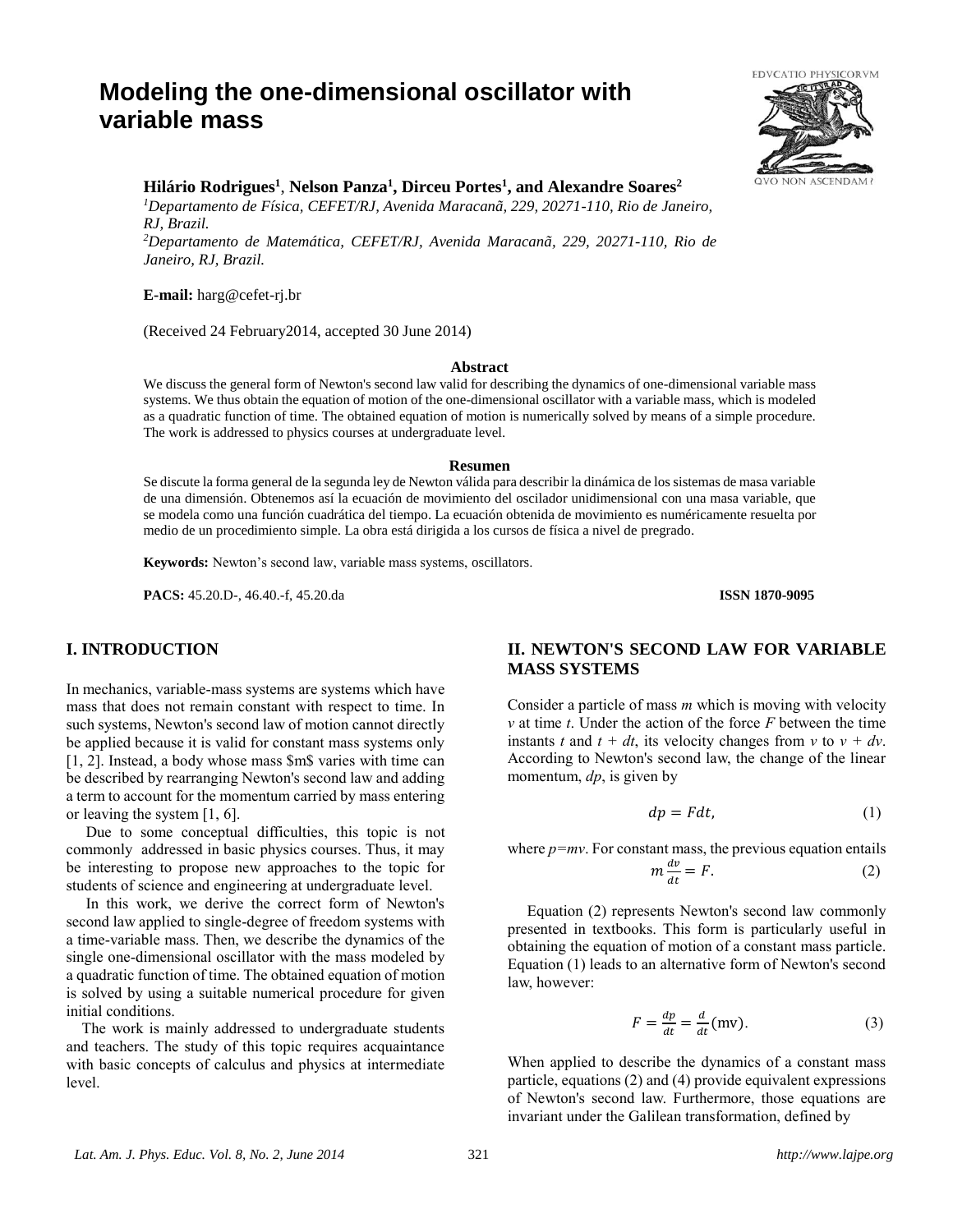*Hilario Rodrigues et al.*

$$
x' = x - ut, \qquad v' = v - u, \tag{4}
$$

where  $u$  is the velocity of the primed frame of reference relative to the unprimed frame.

 The description of a variable-mass system is a bit more difficult. In order to explore this point, let us apply the Galilean transformations (4) to the equation of motion (3).

 The invariance of Newton's second law enforces that the equation of motion in the primed frame of reference must retain the same form of equation (3):

$$
F' = \frac{d}{dt}(mv').
$$
 (5)

The time derivative in the right-hand side yields

$$
F' = \mathbf{m}\frac{\mathrm{d}\mathbf{v}}{\mathrm{d}\mathbf{t}} + \frac{d\mathbf{m}}{dt}(\mathbf{v} - \mathbf{u}).\tag{6}
$$

and hence

$$
F' = \frac{d}{dt}(mv) - \frac{dm}{dt}u \neq F.
$$
 (7)

So, the equation of motion (3) is not Galilean invariant when the particle mass is time dependent. In order to properly obtain the equation of motion, we have to apply the principle of conservation of linear momentum for the entire system, which is the basic principle behind the Newton's second law. Thus, consider a single-degree of freedom system with a time varying mass *m*, as illustrated in Fig. 1.



**FIGURE 1.** The particle of mass  $\Delta m$  and velocity *w* collides with a particle of mass *m* and gets stuck in it (upper part). After the process, the new particle of mass  $m + \Delta m$  moves with velocity  $v + \Delta v$  (lower part).

The system (the body labeled 1 in the figure) moves with velocity *v* at the time *t*. The particle of mass  $\Delta m$  (labeled 2 in the figure) and mean velocity *w* collides with the system during a time interval  $\Delta t$ , imparting mass to the system. Assuming that the mass of the entire system is conserved

during the collision, the new mass and the new velocity of the original system increase to  $m + \Delta m$  and to  $v + \Delta v$ , respectively. The linear momentum of the system at the time *t* is thus given by  $p(t) = mv + (\Delta m)w$ , while the new linear momentum at the time  $t + \Delta t$  reads  $p(t+\Delta t) = (m + \Delta m)(v + \Delta t)$  $\Delta v$ ). Hence, the change in the total linear momentum is

$$
\frac{\Delta p}{\Delta t} = m \frac{\Delta v}{\Delta t} + \frac{\Delta m}{\Delta t} \Delta v - \frac{\Delta m}{\Delta t} (w - v). \tag{8}
$$

Taking the limit  $\Delta t \rightarrow 0$ ,  $\Delta m \rightarrow 0$ ,  $\Delta v \rightarrow 0$  in equation (8), one arrives to

$$
\frac{dp}{dt} = m\frac{dv}{dt} - \frac{dm}{dt}(w - v),\tag{9}
$$

where  $w - v$  is the velocity of the incoming mass with respect to the centre of mass. Combining equations (3) and (9) one obtains

$$
F = m \frac{dv}{dt} - \frac{dm}{dt} (w - v), \qquad (10)
$$

which in turn can be put in the form

$$
m\frac{dv}{dt} = F + \frac{dm}{dt}(w - v),\tag{11}
$$

*F* being the net external force acting on the system. Analogously, for the case *dm/dt<0* (system losing mass) we would obtain

$$
m\frac{dv}{dt} = F - \frac{dm}{dt}(w - v),\tag{12}
$$

Equations (11) and (12) describe the motion of a time varying mass particle, and represent the proper extension of Newton's second law. The term  $\frac{dm}{dt}(w-v)$  in the right-hand side of both quoted equations should be interpreted as a real force acting on the particle, apart from the external force *F*. For the particular case  $F=0$ , the equation (12) leads to the simplified equation of motion

$$
m\frac{dv}{dt} = -\frac{dm}{dt}(w - v),\tag{13}
$$

Equation (13) is known as the rocket equation, which describes the motion of rockets drifting in the free space. The relative velocity *w-v* represents the velocity of gases escaping from the rocket, and is often called the *exhaust velocity*, and denoted by  $v_e$  [5, 7].

Also note that equation (10) may be put in the form

$$
F = \frac{d}{dt}(mv) - \frac{dm}{dt}w,
$$
\n(14)

which entails that equation (14) recovers equation (3) in the particular case *w=0*.

Finally, it is easy to verify that equation (14) is invariant under Galilean transformation.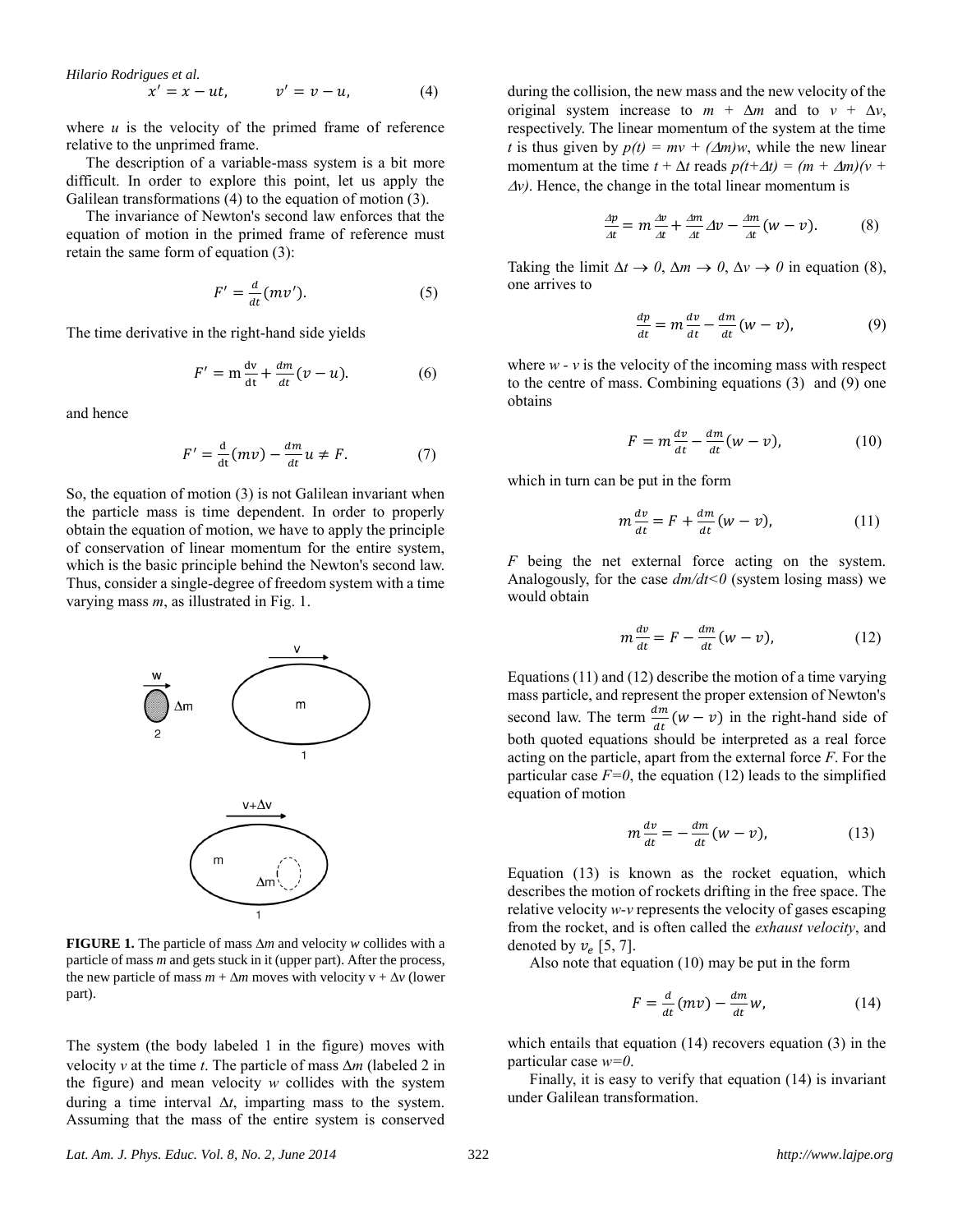#### **III. ENERGY BALANCE**

The kinetic energy of the system at the time *t* is given by

$$
T(t) = \frac{1}{2}mv^2 + \frac{1}{2}\Delta mw^2,
$$
 (15)

while at the time  $t + \Delta t$  the kinetic energy is

$$
T(t + \Delta t) = \frac{1}{2}(m + \Delta m)(v + \Delta v)^2.
$$
 (16)

Neglecting higher order terms in  $\Delta m$  and  $\Delta v$ , the change in the kinetic energy reads

$$
\Delta T = mv\Delta v + \frac{1}{2}\Delta m(v^2 - w^2),\tag{17}
$$

which leads to

$$
\frac{dT}{dt} = m \frac{dv}{dt} v + \frac{1}{2} \frac{dm}{dt} (v^2 - w^2).
$$
 (18)

Inserting  $(11)$  into the right-hand side of equation  $(18)$ , we obtain the power supplied by the force *F*, which reads

$$
Fv = \frac{dT}{dt} + \frac{1}{2} \frac{dm}{dt} (w - v)^2.
$$
 (19)

The time derivative of the kinetic energy of the particle 1 is explicitly given by

$$
\frac{dT_1}{dt} = m\frac{dv}{dt}v + \frac{1}{2}\frac{dm}{dt}v^2,
$$
 (20)

from which equation (18) can be put in the form

$$
\frac{dT}{dt} = \frac{dT_1}{dt} - \frac{1}{2} \frac{dm}{dt} w^2.
$$
 (21)

Then, inserting (21) into the right-hand side of (19) one obtains

$$
Fv = \frac{dT_1}{dt} - \frac{1}{2} \frac{dm}{dt} w^2 + \frac{1}{2} \frac{dm}{dt} (w - v)^2.
$$
 (22)

Notice that for the case  $\frac{dm}{dt} < 0$  (system losing mass) we would obtain instead

$$
Fv = \frac{dT_1}{dt} + \frac{1}{2}\frac{dm}{dt}w^2 - \frac{1}{2}\frac{dm}{dt}(w-v)^2.
$$
 (23)

In order to analyze the role of each term present in the righthand side of equations (22) and (23), consider for the sake of illustration a one-dimensional system with only two forms of energy: the kinetic energy *T* and the internal energy *U*. (The reasoning used hereinafter in this section are not completely valid for the system described in the next sections, where other forms of energy are present, like gravitational potential energy and elastic potential energy.) So, the total energy can be written as  $E = T + U$ . Assuming no heat transfer between the system and the external environment it follows that

*Modeling the one-dimensional oscillator with variable mass*  

$$
Fv = \frac{dE}{dt} = \frac{dT}{dt} + \frac{dU}{dt}.
$$
 (24)

Comparing equations (19) and (24) we get

$$
\frac{dU}{dt} = \pm \frac{1}{2} \frac{dm}{dt} (w - v)^2, \qquad (25)
$$

where the sign  $+ (-)$  stands for dm/dt  $> 0$  (< 0).

 Equations (24) and (25) tell that the work done by the external force *F* is not entirely converted into kinetic energy.

 Regardless whether the system is losing or acquiring mass, part of that work is transformed into internal energy. In short: a particle of variable mass behaves like a dissipative system.

 If we ignore external forces when two masses hit and stick together, it follows from (24) that

$$
\frac{dT}{dt} = -\frac{dU}{dt}.\tag{26}
$$

Equation (26) refers to totally inelastic collisions, which entails that the change in kinetic energy during this class of collisions is negative. This explains what happens to the kinetic energy: it mostly goes into internal energy and heat, and some of it goes into sound waves, etc.

## **IV. MODELING THE VARIABLE MASS OSCILLATOR**

In order to model the variable mass oscillator, consider a leaking bucket of water which is attached to a spring, as illustrated in Fig. 2. The water exits out the bucket through a small hole at the bottom. Assume that the mass loss of water and the motion of the oscillator are along a line (the \$z\$-axis).



 $\mathsf{z}$ 

**FIGURE 2.** Oscillator with a variable mass. A bucket of water which is attached to a spring. The water flows out through a small hole in the bottom of the bucket.

In this situation, and ignoring friction, the system is subjected to the action of three different forces, namely, the elastic force exerted by the spring, the weight of the oscillator, and the force exerted by the leaking water. In accordance with equation (12), one obtains [6]: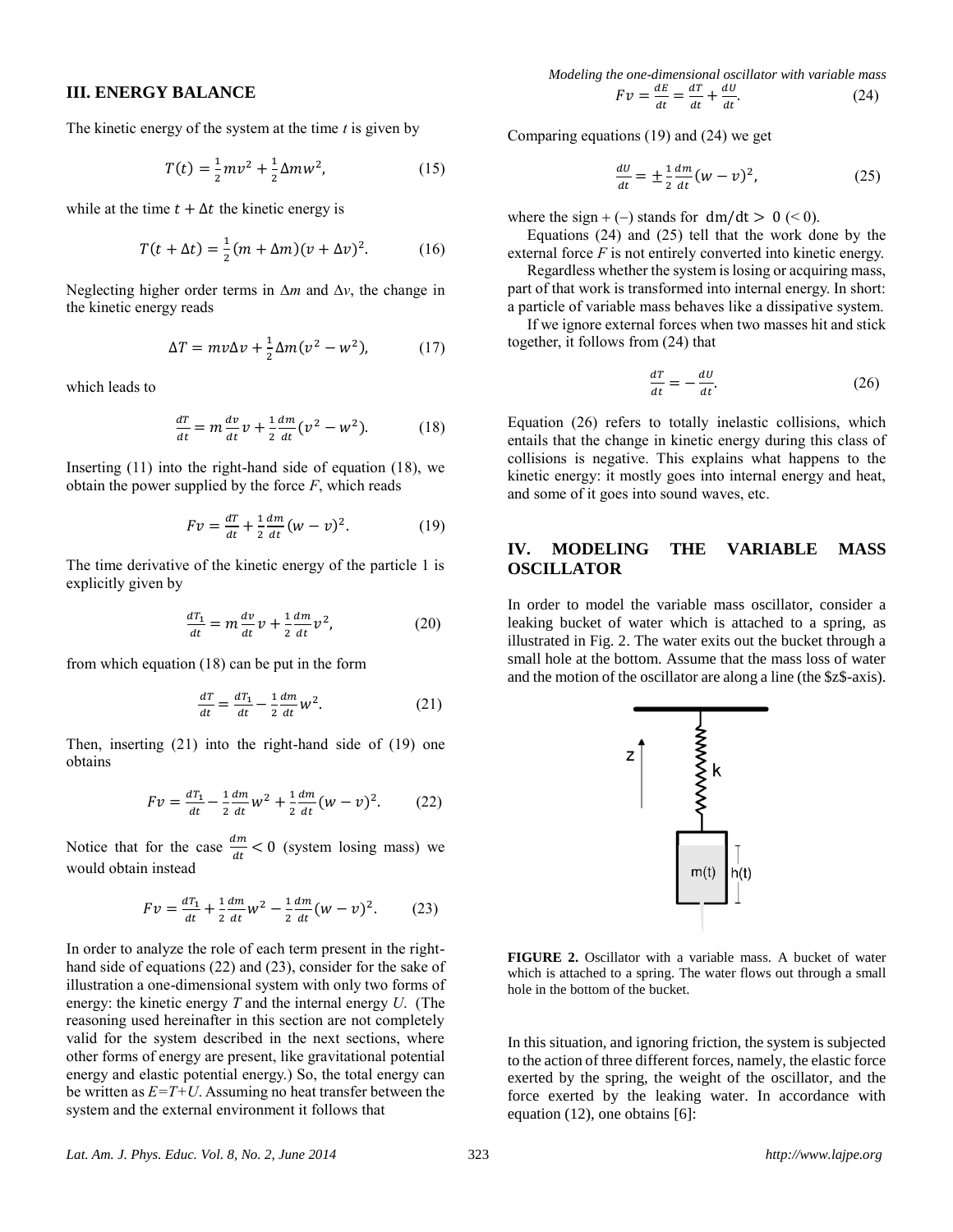Hilario Rodrigues et al.  
\n
$$
m \frac{d^2 z}{dt^2} = -\frac{dm}{dt}q - kz - mg,
$$
\n(27)

where  $q = w - v$ ,  $z(t)$  is the displacement of the centre of mass measured from the initial equilibrium position; *w* is the mean velocity at which the water leaves the system;  $v =$  $dz/dt$  is the velocity of the oscillator;  $k$  is the stiffness coefficient of the linear restoring force; and *g* is the acceleration of gravity.

Now, imposing the conditions  $w = v = 0$ ,  $\frac{dm}{dt}$  $\frac{dm}{dt} = 0$ , and  $d^2z$  $\frac{d^2 z}{dt^2} = 0$  at the time t = 0, provide the equilibrium position

$$
z_0 = -\frac{m(0)g}{k},\tag{28}
$$

where  $m(0)$  is the initial mass of the oscillator. If *m* is constant, the system would oscillate around the equilibrium position  $z_0$ . So, by means of the transformation

$$
z \to z + z_0. \tag{30}
$$

The equation (27) turns into

$$
m\frac{d^2z}{dt^2} = -\frac{dm}{dt}q - kz + (m(0) - m)g.
$$
 (31)

So, the ''instantaneous'' equilibrium position at every time *t* is computed by

$$
z_0(t) = \frac{m(0) - m(t)}{k}g,\tag{32}
$$

which entails that as the water leaves the leaking bucket, the equilibrium position undergoes a continuous upward movement.

The mass of water within the bucket has a quadratic dependence on the time (see appendix for details of calculation), which is given by

$$
m_w(t) = m_w(0) \left( 1 - ft \sqrt{\frac{g}{2h_0}} \right)^2, \tag{33}
$$

where  $m_w(0)$  is the initial mass of water,  $f = \frac{a}{4}$  $\frac{a}{A}$ , is the ratio between the cross-sectional areas, and  $h_0$  is the initial height of the column of water. The mass of the oscillator is given by the summation of the mass of the bucket  $m_b$ , and the timevarying mass of water  $m_w(t)$ .

 Assuming the leaking of water occurs at a very low rate, one can neglect the effect of the first term on the right side of equation (31) on the dynamics of the oscillator. The equation of motion thus reads

$$
(m_b + m_w) \frac{d^2 z}{dt^2} = -kz + (m_w(0) - m_w)g. \tag{34}
$$

#### **V. NUMERICAL SOLUTION**

According to equation (33), the bucket of water is completely empty after the elapsed time given by

$$
\tau = \frac{1}{f} \sqrt{\frac{2h_0}{g}}.\tag{35}
$$

For the time interval  $0 \le t \le \tau$  the equation of motion (34) can be put in the form

$$
a = \frac{d^2 z}{dt^2} = -\frac{kz - (m_w(0) - m_w)g}{m_b + m_w},
$$
(36)

After the elapsed time  $\tau$ , the oscillations are governed by the equation of motion

$$
a = \frac{d^2 z}{dt^2} = -\frac{kz - m_w(0)g}{m_b}, \quad t \ge \tau.
$$
 (37)

Henceforth we discuss approximate solutions of equations (36) and (37). With this aim, we use a simple numerical method which can be implemented, for example, in electronic calculators or even by using the Excel spreadsheet.

Thus, consider a generic function of time  $y(t)$ . We can assign to the time derivative of  $y(t)$  the approximate expression

$$
\frac{dy}{dt} \approx \frac{y(t+h) - y(t)}{h},\tag{38}
$$

which can be a good approximation if the time step *h* is small enough. This allows to compute the approximate value of *y* at the time  $t + h$ :

$$
y(t+h) \approx y(t) + h \frac{dy}{dt}, \tag{39}
$$

provided the time derivative of *y* at the time *t*.

Thus, consider the first order differential equation

$$
\frac{dy}{dt} = f(t, y), \qquad y(t_0) = y_0.
$$
 (40)

Euler method consists of using (39) as the approximate solution of the differential equation (40). So, assign a value for the time step h, and set  $t_0 + h$ . Now, the first step from  $t_0$ to  $t_1 = t_0 + h$  yields the new value of *y*:

$$
y_1 = y(t_0 + h) = y_0 + h f(t_0, y_0).
$$
 (41)

After *n* successive steps, we get

$$
y_{n+1} = y_n + h f(t_n, y_n),
$$
 (42)

where  $y_n = y(t_n)$ .

Further improvements of the Euler method allows approximate solutions of higher accuracy. One of these improvements is the midpoint method, which consists of taking function evaluations at the time step  $t_n + \frac{h}{2}$  $\frac{n}{2}$ , and then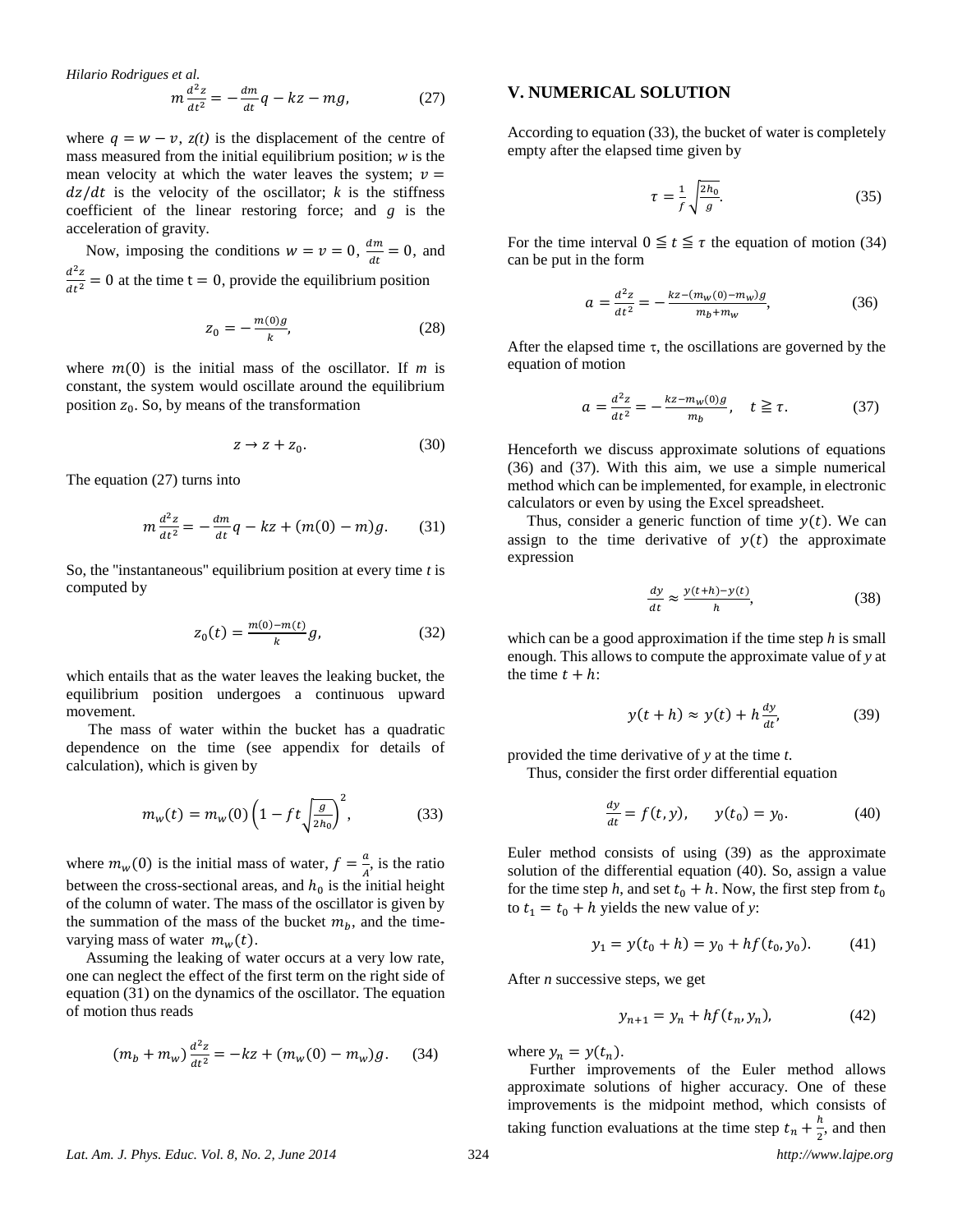applying the Euler method using these evaluations. So, following this method we have first to compute

$$
y_{n+1/2} = y_n + \frac{h}{2} f(t_n, y_n),
$$
 (43)

and then obtain the value of the function at the time  $t_n + h$ :

$$
y_{n+1} = y_n + h f(t_{n+1/2}, y_{n+1/2}), \tag{44}
$$

where by definition  $t_{n+1/2} = t_n + h$ . Note that in equation (44) the derivative function  $f(t, y)$  is evaluated at the midpoint time  $t_n + \frac{h}{2}$  $\frac{n}{2}$ , and not at the time  $t_n$ .

In order to numerically solve equation (36) valid for the time interval  $0 \le t \le \tau$ , we first compute  $z(t)$  and  $v(t)$ the time step  $t_n + \frac{h}{2}$  $\frac{1}{2}$ :

$$
z_{n+1/2} = z_n + \frac{h}{2} v_n, \tag{45}
$$

and

$$
v_{n+1/2} = v_n + \frac{h}{2} a_n, \tag{46}
$$

where

$$
a_n = -\frac{kz_n - (m_w(0) - m_w(t_n))g}{m_b - m_w(t_n)},\tag{47}
$$

with  $z_n = z(t_n)$  and  $v_n = v(t_n)$ . The next step provides:

$$
z_{n+1} = z_n + hv_{n+1/2}, \tag{48}
$$

and

$$
v_{n+1} = v_n + h a_{n+1/2}, \tag{49}
$$

where now

$$
a_{n+1/2} = -\frac{kz_{n+1/2} - (m_w(0) - m_w(t_{n+1/2})g}{m_b - m_w(t_{n+1/2})}.
$$
 (50)

In order to compute the dynamical evolution of the oscillator for  $t \geq \tau$ , the equation (37) must be replaced by

$$
a_n = -\frac{kz_n - m_w(0)g}{m_b},\tag{51}
$$

at the time  $t_n$ .

### **VI. RESULTS**

In this section we present results obtained for the case of a bucket of mass  $m_b = 1.0$  kg, filled with the initial mass of water of  $m_w(0) = 10$  kg with a column of initial height  $h_0 =$ 0.5 m. The bucket of water is attached to the spring of stiffness coefficient  $k = 100$  N/m. The mass of the oscillator is given at every time by  $m(t) = m_b + m_w(t)$ ,  $m_w(t)$  being the time varying mass of water.

*Modeling the one-dimensional oscillator with variable mass* The algorithm for solving the equations (36), (37) comprises the following steps. First, assign initial values to all variables: the elapsed time  $t = 0$ ; the initial position  $z =$  $z(0)$ ; the initial velocity  $v(0)$ ; the initial mass of water  $m_w(0)$ ; the initial height of the water column  $h_0$ ; the value of the ratio between the cross-sectional areas  $f = a/A$ . Assign values to constants  $q$ , k, and the mass of the bucket  $m_h$ . Then, compute the position  $z_{n+1/2}$  at the time step  $t_n + h/2$ , given by equation (45); compute the acceleration step  $a_n$  at the time step  $t_n$ , given by equation (47) for  $0 \le t \le \tau$ , and by equation (50) for  $t \geq \tau$ ; then, compute the velocity  $v_{n+1/2}$  at the time  $t_n + h/2$ , given by equation (46). Compute the acceleration  $a_{n+1/2}$  given by equation (50), or by (51) if  $t \ge$  $\tau$ . Now, compute the new values of  $\nu$  and  $z$  by using equations (49) and (48). The time t is incremented by  $h$  at each step. The new values of the mass of water within the bucket  $m_w(t)$  is directly obtained from equation (33) as the function of time.

We start with the initial condition  $z(0) = 0$  and  $v(0) = 0$ 0. Thus, the change of the dynamical state of the system is initially caused by the change in mass of the oscillator with time. We also compute the elastic potential energy  $U_k$ , and the gravitational potential energy,  $W$ , which are given respectively by

$$
U_k = \frac{1}{2}k\left(z - \frac{m_0 g}{k}\right)^2,
$$

 $W = (m_h + m_m(t))a$ 

The mechanical energy of the system is given by the

summation of the elastic potential energy, the gravitational potential energy and the kinetic energy, namely  $E = T +$  $W + U_k$ .

 In the carried out numerical simulations we adopt the value  $h = 0.01$  s for the time step. With this step we need a few thousand steps to perform the simulation. Assigning for the ratio  $f = a/A$  the value  $f = 0.01$ , for example, the water takes tens of seconds to exit the leaking bucket. So, this does not demand a huge computational time, providing however a very accurate numerical result.



**FIGURE 3.** Position as a function of time for the value *f=0.01*. The used values of the other parameters are = 9.8  $m.s^{-2}$ ,  $k =$ 100  $N/m$ ,  $m_b = 1.0 \text{ kg}$  (mass of the bucket),  $m_w(0) = 10 \text{ kg}$ (initial mass of water), and  $h(0) = 0.5 m$  (initial height of the water column).

*Lat. Am. J. Phys. Educ. Vol. 8, No. 2, June 2014* 325 *http://www.lajpe.org*

and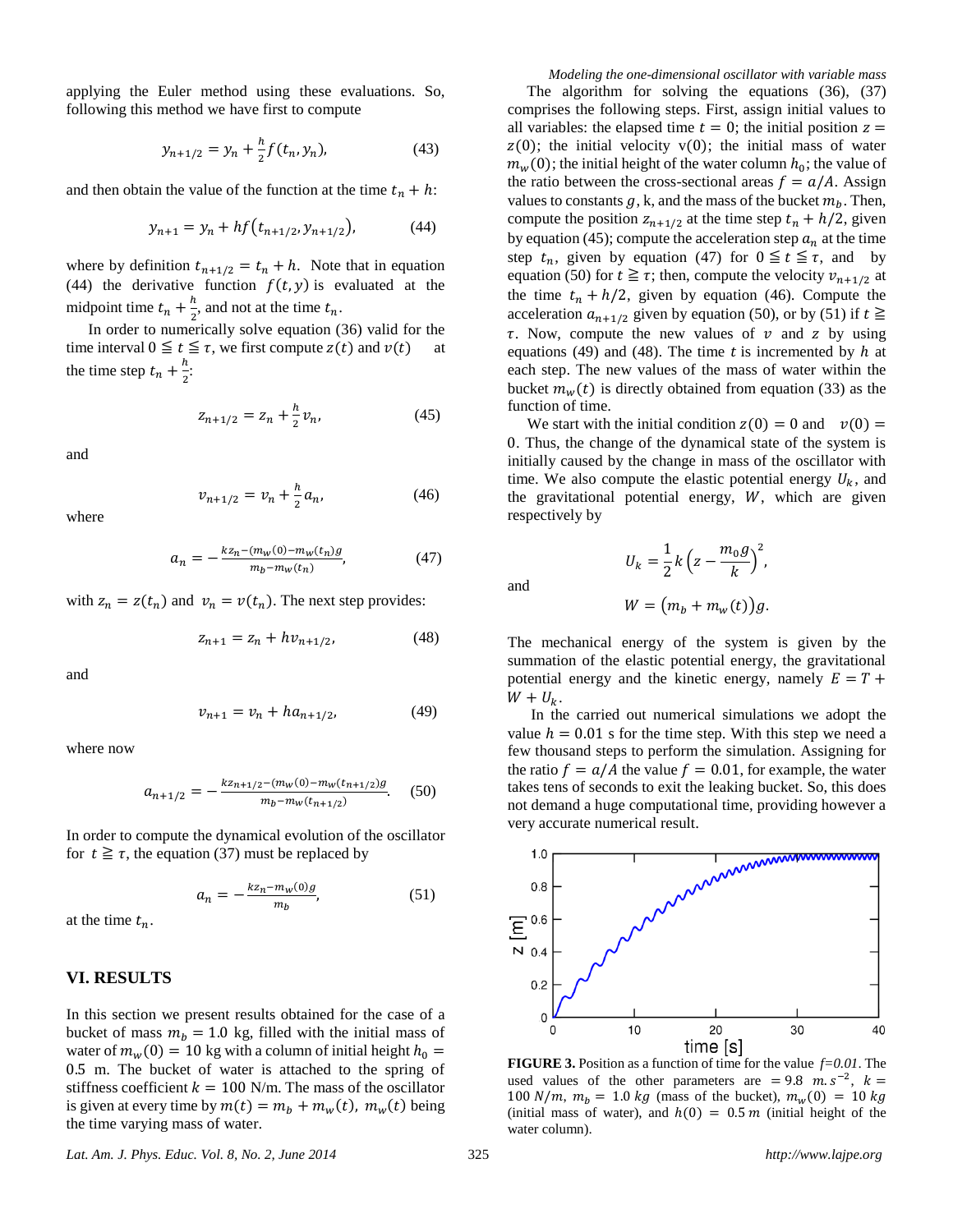#### *Hilario Rodrigues et al.*

Figure 3 depicts the behavior of the position of the oscillator as a function of time for the adopted values of the model parameters outlined in the caption of the figure. Notice that the ''instantaneous'' equilibrium position of the oscillator moves upward while the water within the bucket flows out.

 The oscillations are obviously caused by the action of the restoring force, as the mass of the oscillator decreases. In special, one notices that the amplitude of the oscillations decreases, while the frequency increases as the mass of the oscillator decreases. The final equilibrium position, around which the system oscillates for  $t > \tau$ , can be computed by using equation (28), which in the present case has the value  $0.98 m$ 



**FIGURE 4.** Energy as a function of time for  $f = 0.01$ . The values of the other model parameters are the same used in the previous figure.

Figure 4 shows the behavior of the energy of the oscillator as a function of time for the same set of values of the parameters used in Figure 3. As discussed in Section III we can see that the total energy of the oscillator is dissipated due to the mass loss of the system.

## **VI. CONCLUSIONS**

In this work, we discuss the appropriate form of Newton's second law applied to single-degree of freedom systems with a time variable mass. We present a set of equations which are used to model the dynamics of a one-dimensional oscillator with a time-varying mass. The dependence of the mass on the time is taken into account, by means of a simple modeling (the leaking bucket of water) where the mass of the oscillator has a quadratic dependence on time.

 The resulting equation of motion is numerically solved in terms of the improved Euler method, and some results for chosen values of the model parameters have been presented and discussed in the text.

 According to the results obtained by the numerical simulations, the system shows a typical oscillatory behavior with "amplitude" and "frequency" which vary as the water leaves the bucket. At the end, there remains only the bucket that oscillates like a one-dimensional harmonic oscillator with constant amplitude and frequency.

*Lat. Am. J. Phys. Educ. Vol. 8, No. 2, June 2014* 326 *http://www.lajpe.org* This study, despite its simplicity, is intended to be used as a useful approach for students get acquainted with the physics of systems with time-varying mass at the undergraduate level.

The conclusions must notice the new and remarkable contributions of the paper. Also the suggestions and shortcomings of the manuscript must be pointed out.

#### **REFERENCES**

[1] Feynman, R. P., Leighton, R. B. and Sands, M., *The Feynman lectures on physics, Vol. 1* (Addison-Wesley, USA, 1964).

[2] Plastino, A. R. and Muzzio, J. C., *On the use and abuse of Newton's second law for variable mass problems*, Celestial Mechanics and Dynamical Astronomy **53**, 227-232 (1992).

[3] Symon K. R., *Mechanics, 3 rd ed.* (Addison-Wesley, USA, 1971).

[4] Alonso, M. and Finn, E. J., *Physics, Vol. 1* (Academic, New York, 1992).

[5] Campos I., Jiménez, J. L., and Del Valle, G., *Canonical treatment of the rocket with friction linear in the velocity*, Eur. J. Phys. **24**, 469-479 (2003).

[6] Irschik, H. and Holl, H. J., *Mechanics of variable-mass systems. Part 1:* Balance of mass and linear momentum, Appl. Mech. Rev. **57**, 145-160 (2004).

[7] Rodrigues, H., Pinho, M. O., Portes, Jr D., and Santiago, A. J., *Modeling the dynamics of bodies self-propelled by exponential mass exhaustion*, Eur. J. Phys. **29**, 527-537 (2008).

# **APPENDIX**

Let us thus consider a cylindrical bucket of water with crosssectional area  $A$  with a column of water of height  $h$ . At the bottom of the bucket there is a small hole with cross-sectional area a, with  $a \ll A$ , through which the liquid flows out under the action of the gravity force.

 As depicted in Figure 2, we place the point of reference 2 at the free liquid surface, and the reference 1 at the bottom of the bucket. Neglecting losses, which is reasonable if the hole is tiny and the storage bucket is large and wide, we can apply the Bernoulli equation:

$$
p_2 + \frac{1}{2}\rho Q^2 + \rho g(z_1 + h) = p_1 + \frac{1}{2}\rho q^2 + \rho g z_1, \quad (A1)
$$

where  $p_1$  and  $p_2$  are the pressure at the bottom of the bucket and at the free liquid surface, respectively. The upper part of the bucket is open to the atmosphere, and the water leaks the bucket freely through the hole in the bucket bottom. So, we have  $p_1 = p_2 = p_0$ , where  $p_0$  is the local atmospheric pressure.  $Q$  is the velocity at the free liquid surface and  $q$  is the exit velocity of the water;  $h$  is the height of the free liquid surface relative to the bottom;  $\rho$  is the density of the liquid; and  $z_1$  is the position of the bottom of the bucket in along the *z*-axis.

Because of the large cross-sectional area  $A$  in comparison with the hole, the velocity  $Q$  can be set equal to zero. Thus, we can make these substitutions into the Bernoulli equation to obtain